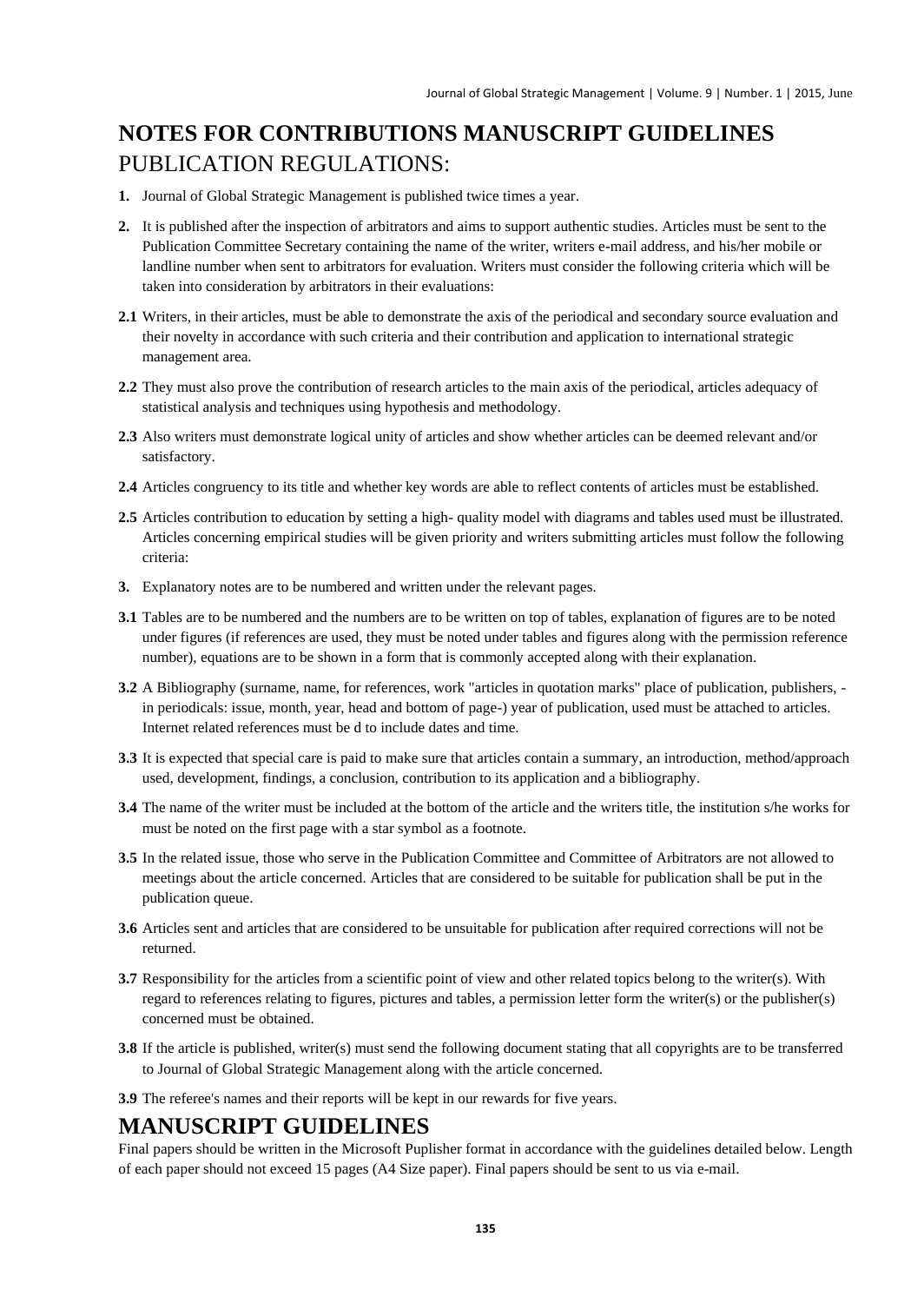### **Base Font**

The paper should be typed Times New Roman with Point Size 10 and Single-spaced. A space should be between each paragraph.

# **Margins**

Set your margins as follows: Left Margin:3 cm Right Margin:3 cm Top Margin:3 cm Bottom Margin:2,50 cm

## **Title**

The title should be in all capital letters, boldface, "SIZE 20" and centered at the top of the first page. The author(s) and affiliations(s) must be right-justified , bold face, "SIZE 14" and single-spaced, beginning on the second line below the title. Do not use titles such as Dr. or Assistant Professor. etc.

## **Abstract**

On the second line following the author(s) and affiliation(s), the word abstract must be left-justified and typed in all capital letters boldface with the "SIZE 14". The text of the abstract should be italicized and not more than 500 words and 3-5 keywords must be included.

# **ABSTRACT**

The main object of this paper

### **Body**

The body of the paper following the abstract should be single-space, and both left and right justified. Microsoft Word calls this "Justify".

First-level headings must be left-justified, boldface and in all capital letters with the "SIZE14" (Following the abstract, include a first level heading before the first paragraph of the body of the paper to clearly separate the two).

### **INTRODUCTION**

Second -level headings should be flush with the left margin, bold face, "SIZE 14" and in upper and lower case letters (NOT all caps).

# **Strategic Decision Making**

# **Exhibits And Appendices**

Exhibits may be included with each one appearing on a separate page. Exhibits should be typed as close as possible to the location they are cited. Headings should be centered, boldface, and capitalized above the exhibit. The size of the heading for each exhibit should be "SIZE 12".

# **EXIHIBIT 1**

Appendices should immediately follow the body of the paper and precede the references. The word appendix must be left-justified above the appendix, in "SIZE 14", bold and caps.

#### **APPENDIX References**

Calling references in the text should be handled with the use of last name, year of publication and page number. Ansoff (1965; 56) indicate that…¦

The bibliography should include those reference cited in the text of the paper and should be titled reference, which must be all in capital letters, boldface and "SIZE 14". References should be listed on a separate page at the end of the paper. A line must be skipped between references. The word reference must be left-justified above the reference,

# **REFERENCES**

Bourgeois, L.J. and Eisenhardt, Kathleen M.(1988), Strategic Decision Process in High Velocity Environment: Four Cases in the Microcomputer Industry, Management Science, 34, pp.816-835.

Kirkwood, Craig W., (1997), Strategic Decision Making, Multi-objective Decision Analysis with Spreadsheets, Wadsworth Puplishing Company, California, USA.

Footnotes will not be used for references.